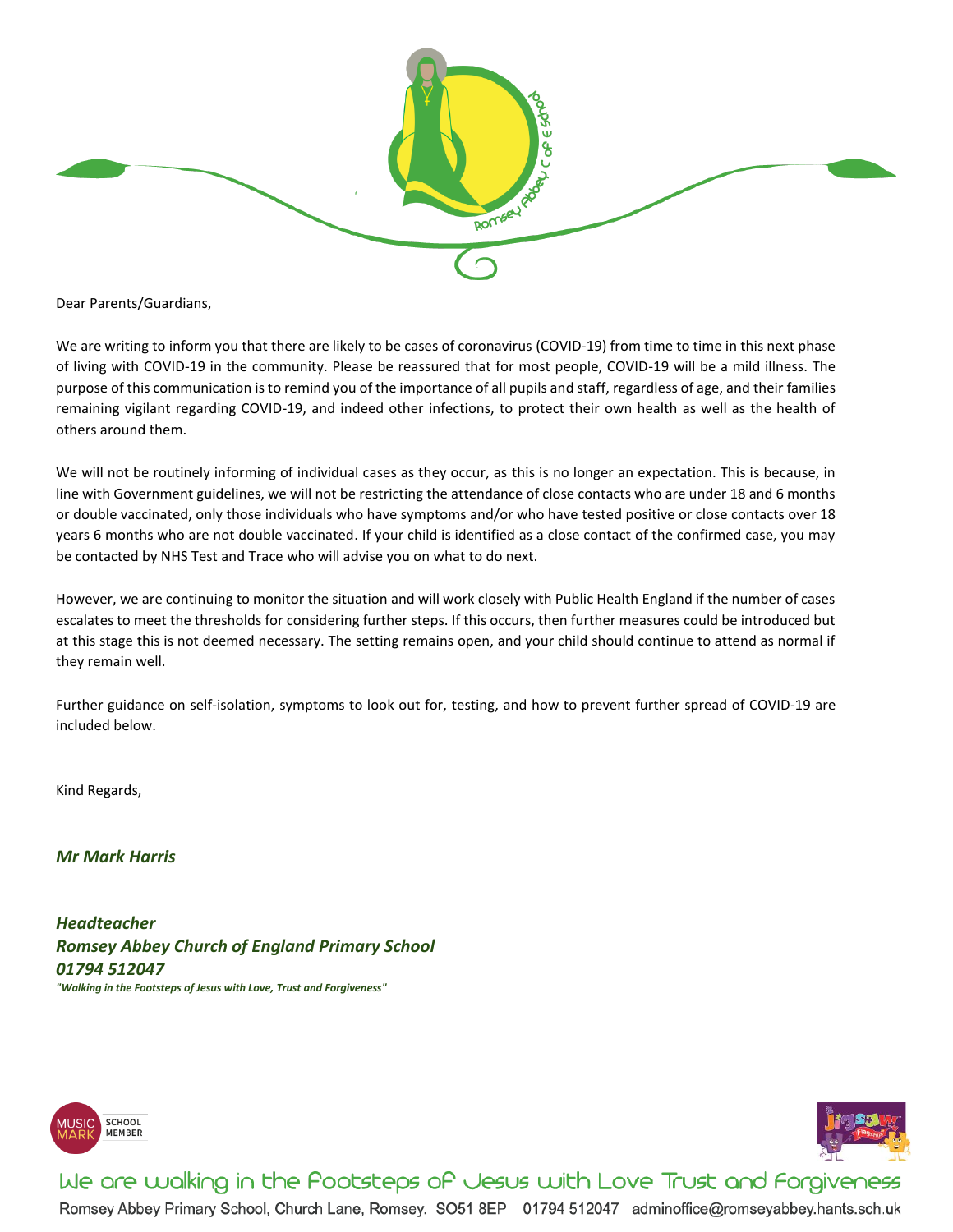## **Further Guidance:**

## **Close contacts who are not required to self-isolate**

You are no longer required to self-isolate if you are notified you have had close contact with someone with COVID-19 and any of the following apply:

- you are fully vaccinated (meaning that you have been vaccinated with an MHRA approved [COVID-19 vaccine](https://www.nhs.uk/conditions/coronavirus-covid-19/coronavirus-vaccination/coronavirus-vaccine/) in the UK, and at least 14 days have passed since you received the recommended doses of that vaccine.
- you are below the age of 18 years 6 months
- you have taken part in or are currently part of an approved COVID-19 vaccine trial
- you are not able to get vaccinated for medical reasons.

This means that students who are under the age of 18 years and 6 months or older students who are fully vaccinated can still attend the educational setting if identified as a close contact. However, it is recommended to get a PCR test if the child is over 5 years old and to avoid anyone who is extremely clinically vulnerable during the ten days following their last close contact with the case.

If you are a health or social care worker or student working in health and social care settings who has been identified as a household contact and are exempt from self-isolation, there is [additional guidance available](https://www.gov.uk/government/publications/covid-19-management-of-exposed-healthcare-workers-and-patients-in-hospital-settings/covid-19-management-of-exposed-healthcare-workers-and-patients-in-hospital-settings) that you should follow to reduce the risk of spread of COVID-19 in these settings.

### **Regular asymptomatic testing**

All parents are advised to continue with the routine twice weekly asymptomatic LFD COVID-19 testing for themselves and anyone aged 11 and above in their household. Further information about LFT home test kits is available here[: Home test kits | Health](https://www.hants.gov.uk/socialcareandhealth/coronavirus/test-and-trace/home-test-kit) and [social care | Hampshire County Council \(hants.gov.uk\)](https://www.hants.gov.uk/socialcareandhealth/coronavirus/test-and-trace/home-test-kit)

## **What to do if your child develops symptoms of coronavirus (COVID-19) or tests positive for COVID-19**

**If your child develops [symptoms of coronavirus \(COVID-19\)](https://www.nhs.uk/conditions/coronavirus-covid-19/symptoms/)**, they should get a PCR test and remain at home at least until the result is known. If negative, the child can end self-isolation; if positive, the child should isolate until at least 10 days after their symptoms appeared.

**If your child has a positive LFD test result (for children aged 11 and above),** they should get a PCR test and remain at home at least until the result is known.

**If your child has a positive PCR test result but does not have [symptoms](https://www.gov.uk/government/publications/covid-19-stay-at-home-guidance/stay-at-home-guidance-for-households-with-possible-coronavirus-covid-19-infection#symptoms)**, they should stay at home and self-isolate for 10 days from the date the positive test was taken. This isolation period will be extended if they go on to develop symptoms by counting 10 full days from the day following their symptom onset. Anyone with symptoms will be eligible for a PCR test (the normally available test type) and this can be arranged via [Get a free PCR test to check if you have coronavirus \(COVID-19\) -](https://www.gov.uk/get-coronavirus-test) GOV.UK (www.gov.uk) or by calling 119.





We are walking in the Pootsteps of Jesus with Love Trust and Forgiveness Romsey Abbey Primary School, Church Lane, Romsey. SO51 8EP 01794 512047 adminoffice@romseyabbey.hants.sch.uk